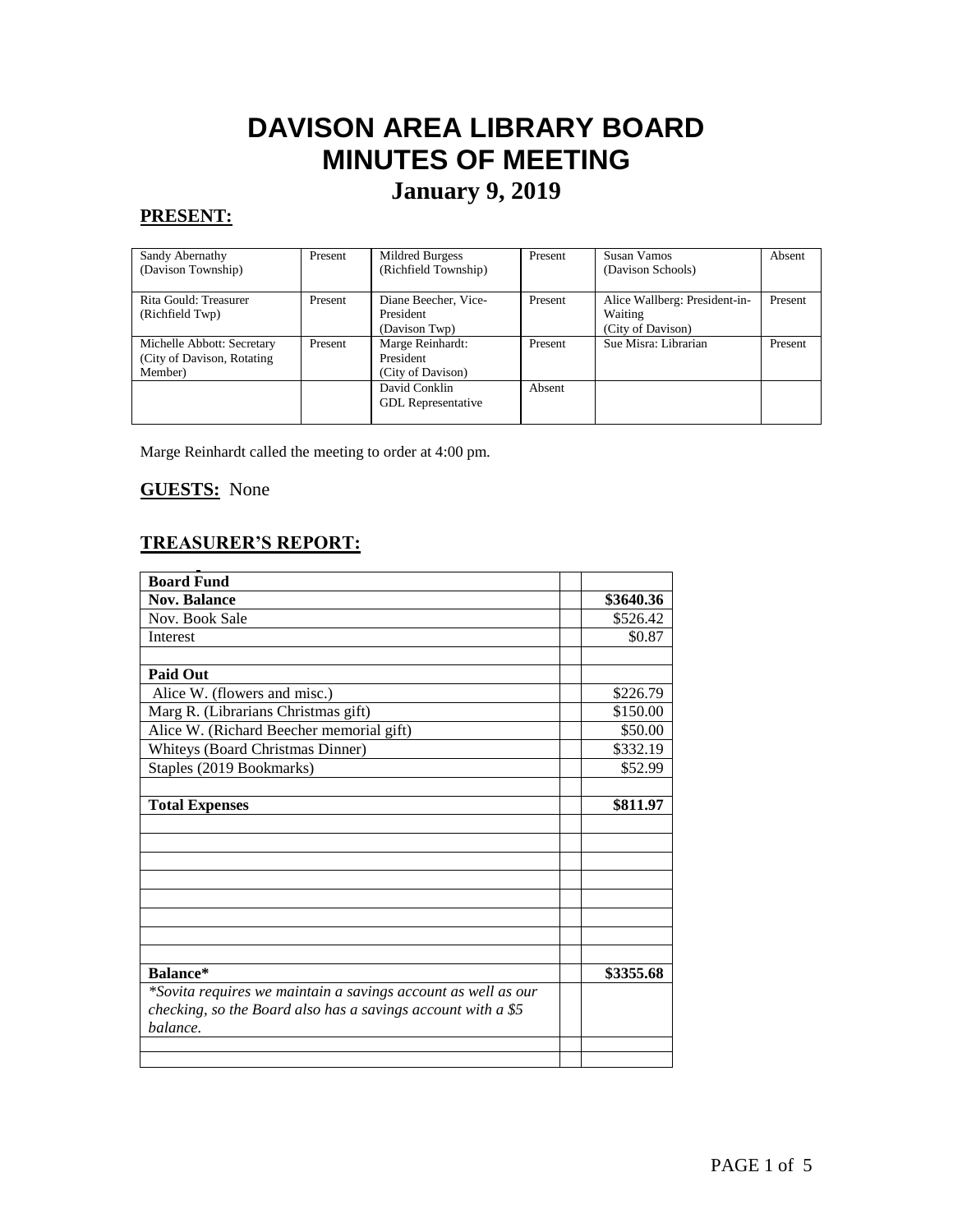### **OLD BUSINESS:**

1. Approval of November Minutes (Motion: Alice, Second: Rita, Result: Passed)

## **NEW BUSINESS:**

- 1. Election of President-in-Waiting (Marg moving out-of-state)
	- a. Alice nominated by multiple board members and accepted the nomination (Motion: Rita, Second: Sandy, Result: Passed)
- 2. Election of Vice-President, Treasurer, and Secretary
	- a. Diane nominated for Vice-President and accepted the nomination
	- b. Rita nominated for Treasurer and accepted the nomination
	- c. Michelle nominated for Secretary and accepted the nomination
	- d. Motion on A-C: several members, Second: same, Result: Passed
- 3. Flowers: Discussion regarding purchase of flowers from Davison Greenhouse versus past source—Alice will explore the options and report back.
- 4. Sales Tax Exemption: Sue will check on sales tax exemption for Library Board purchases, and if the board is eligible, find out the correct procedure to be used.
- 5. Electric Sign: The board is trying to raise funds to replace the rusty, failing exterior sign with an electronic one like the one recently put in place by the City of Davison. \$6000 needed.
	- i. Rita: find out if Davison Township has a Community Fund
	- ii. Sandy: find out if Richfield Township has a Community Fund
	- iii. Marge/Alice: complete a grant proposal for funds from the Davison Community Fund
	- iv. Michelle: Contact Davison Index to see about Library feature that would include a request for direct donations from the community (publication timed with March Book Sale)
- 6. Book Sale: March 8-10. Discussed pricing—will revisit this issue at next meeting. Student volunteers will set up on Thursday as before.
- 7. Next Meeting: Wednesday,  $6<sup>th</sup>$  @ 4pm

# **LIBRARIAN'S REPORT:**

#### **Community Relations**:

Our board meeting was on November  $7<sup>th</sup>$ . Travis Howell, the secretary had to resign to take up another position. Thanks to Travis for his time serving on the library board.

The Sue McCann book cart is being stocked by me on a regular basis. The patrons love the book cart in the lobby. Alice, Sandy and Debbie have been coming in regularly to sort the donated books. We have been receiving donations at this time.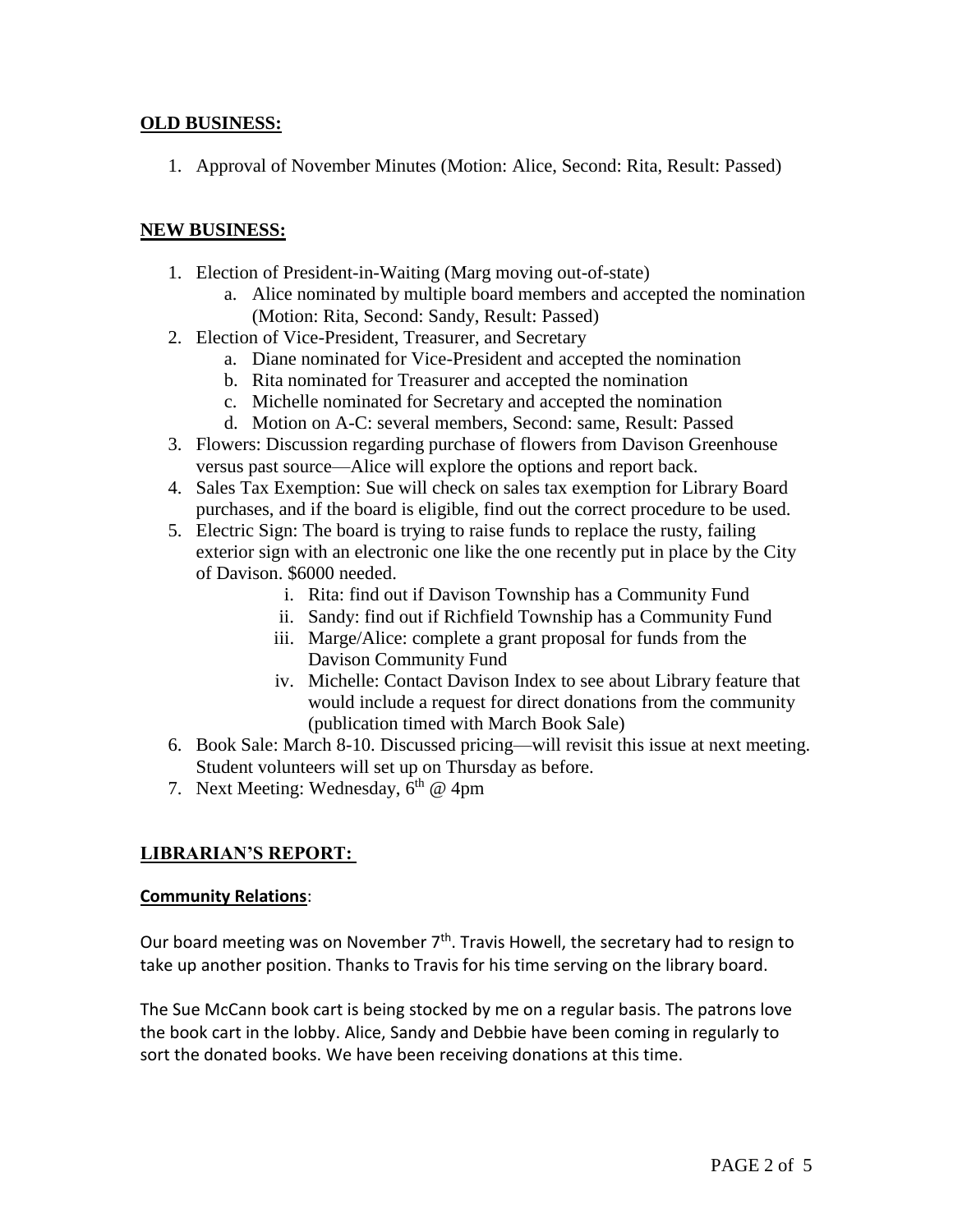The book sale set up was on November  $8<sup>th</sup>$ . The board members and volunteer's worked hard for the set up.

Book sale was on November 9,  $10^{th}$  and  $11^{th}$ . Alice, Marge, Diane, Millie and the volunteers worked hard during the sale. The left over donations were picked up on November  $12^{th}$  and November  $13^{th}$ . R & B Book store picked up the donations.

Marge, our board President decorated the library with outdoor and indoor Christmas decorations on November 23<sup>rd</sup>. The inflatable penguin, Santa and Snowman look very festive along with the Christmas lights.

The Davison DDA celebrated Christmas activities on December  $7<sup>th</sup>$  and December  $8<sup>th</sup>$ . The evening Parade of Lights was on Friday Dec  $7<sup>th</sup>$  at 6 pm with a Hometown Christmas theme and tree lighting before the parade. Santa came to town on December 8<sup>th</sup> along with hayrides, Elf hunt and Petting animals.

The Davison staff would like to thank the board members, Alice, Diane, Millie, Marge, Sandy and Rita for bringing the delicious treats. The coffee cakes from Alice, chocolates from Diane, Jet's Pizza from Millie, Fruit Tray from Marge, my favorite muffins from Sandy and Little Caesar's pizza from Rita was enjoyed by the staff. Rita brought the 2019-2020 book sale book marks on December 29<sup>th</sup>.

# **Library Operations**:

Our door counter for November was 6528 and December was 6001. We had 1132 self-checkout usage for November, and 950 for December. We had 1051 hours of PC logins in November, 937 in December. We had 204 WIFI logins for November and 258 WIFI logins for December.

The circulation statistics for November was 11,026, and 10,207 for December. The new patrons added in November were 74. In December we added 44 new patrons. Currently I have 2 volunteers that have been regularly volunteering at the Library. Thanks to Brian and Randy for their time.

We had the staff pick book display, Window display, Thanksgiving book display, and the National novel writing display in November. We had the staff picks book, Christmas display, Cook book and the Window display in December. Items were checked out from the various displays. We had 35 participants for the November window display "What do you do every year for Thanksgiving"? and "your favorite thing about winter"?

We had 48 participants for the December window display "What do you want for Christmas"? & "Why are you excited for the New Year"? Patrons have been checking out items from the displays. I have ordered new books on I-Page. Collection development is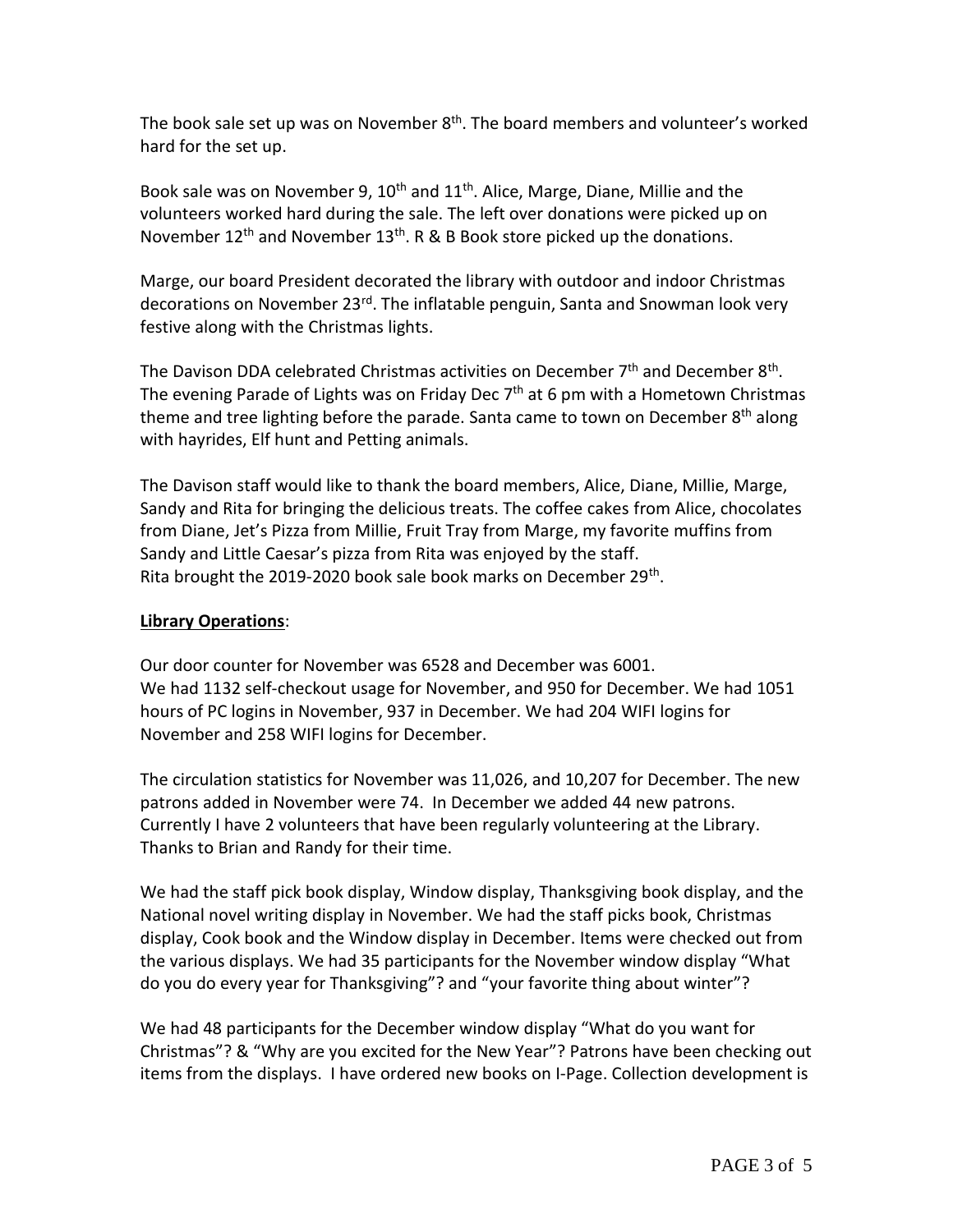on-going in between circulation tasks. We have been getting huge incoming and outgoing deliveries. Our window display was done by my awesome page staff.

The in-transit list sent by Sheila was completed on November 9<sup>th</sup>.

2017 magazines were deleted by Darwin on December 4th. 3 new titles were added. Dogster, Catster and All Animals magazines were added to the collection. Abby helped with organizing the magazines.

I attended the Branch Librarian's meeting on December  $6<sup>th</sup>$ . We received our 2019 portfolio budget.

I attended the diversity meeting on December  $13<sup>th</sup>$  at HQ.

The Junior fiction and Junior Non-fiction weeding list was provided by Sheila. We completed the inventory in the Junior Non-fiction section this month.

The library was closed on November 26<sup>th</sup> due to inclement weather.

The minority of the DVD collection here was cleaned by my pages Anna, Arianna, Zachary & Patrick in November and the rest of the DVD's were cleaned in December.

The Flint Regional Science fair flyers and posters came in on December  $6<sup>th</sup>$  and I put them out on the bulletin board.

The Genesee County Metropolitan Planning commission memorandum came in on December 6<sup>th</sup> it is on display on the bulletin board till 23<sup>rd</sup> January 2019.

Sheila from the IT department came to swap the location of the catalog OPAC computer on December  $7<sup>th</sup>$ . It is working at this time.

I completed the yearly page evaluations in the first week of December and they were sent to Jerilyn.

Julie worked on the duplicate DVD's and 70 of the DVD's were weeded and sent to HQ-TS for the foundation sale.

Marge placed the donation signs on the book cart and entrance door on December 8<sup>th</sup>. This is for the electronic sign.

The outdoor marquee signs were changed by Patrick and Zachary.

I gave pointers to new staff members Sonya, Les, Brad & Amy.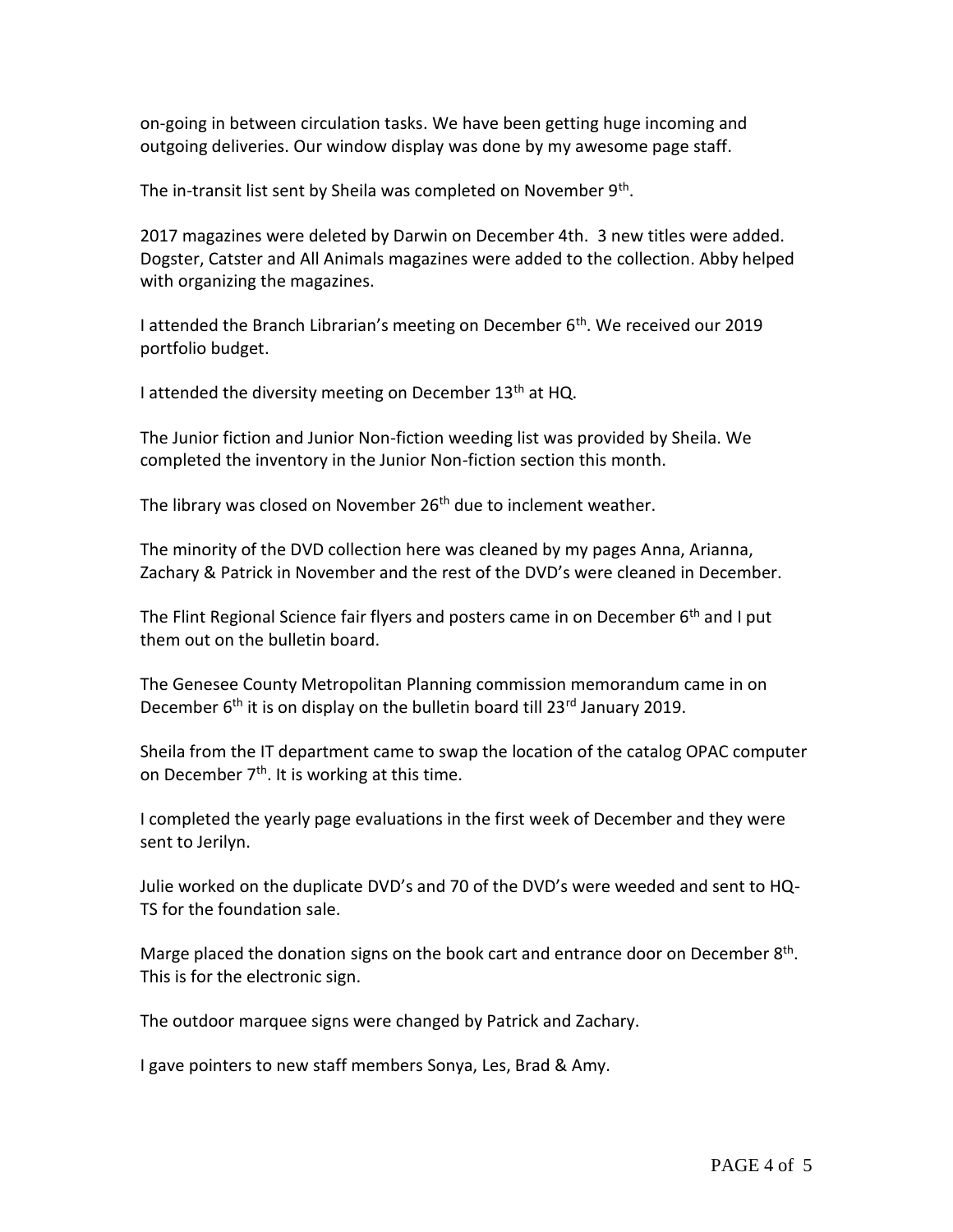Staff participated in jean days this month.

Weeding has been ongoing to alleviate overcrowding of the shelves. The weeding lists were tailored to my requests and Sheila provided them to me promptly. Thanks Sheila for doing the needful. 68 items were weeded in November. In December 197 items were weeded. The best sellers and the books in excellent condition were given to the board for the book sale.

#### **Staff Recognition**:

Team Davison which includes my awesome Library Assistants and pages have been great team players in November & December.

#### **Equipment:**

#### **Physical Facilities**:

Marge Reinhardt, decorated the library with indoor and outdoor Christmas decorations on November 23<sup>rd</sup>.

The front automatic door was squeaky. A memo was sent to the city offices and they took care of the issue.

The men's toilet was clogged on December  $14<sup>th</sup>$ . DPW was notified and they took care of the problem immediately.

Thanks to the IT Department for installing the  $5<sup>th</sup>$  circulation computer. It has been great to have the extra computer and it is being heavily used. Thanks to Dave, Mary & Chris to make this happen.

The self-checkout monitor was replaced by the IT department.

Anna, Ariana & Zachary worked on the posters and displays.

I have been stocking the book sale cart in the lobby.

Staff participated in jean days this month.

The last I-page order was sent on November  $16^{\text{th}}$ .

The CR department sent the new postcards along with the postcard holder. The postcards are very cute and the patrons love it. The postcard holder was placed in a visible area by Julie.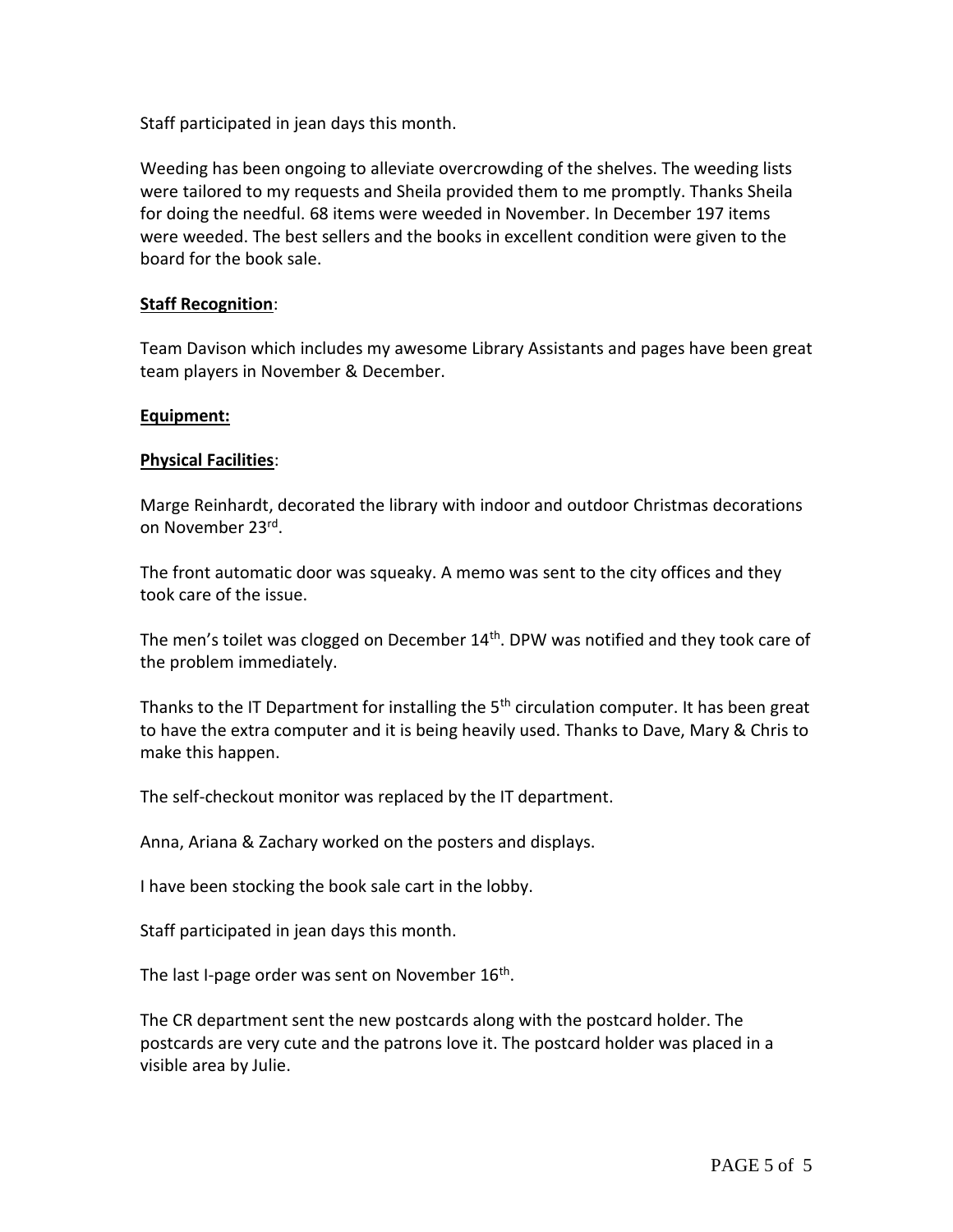We also received "The Winter promotional kit" from Hoopla. The promotional items were displayed around the library by Michale.

Processing of the new books was done by Michale, Patrick and Nick.

The indoor and outdoor Christmas decorations were taken down by my awesome pages Patrick & Zachary on December 29<sup>th</sup>.

I changed the phone greeting to reflect the New year's holiday on December 29<sup>th</sup>.

#### **Groups:**

The community Relations department has been sending us the posters and program flyers for the upcoming programs. I have been giving the bookmarks, Patron code of conduct and program flyers when I sign patrons for a new library card.

#### **Weeding Projects**:

The total number of items weeded in November & December was around 270.

Problems:

| <b>EVENTS</b> |
|---------------|
|               |

Programs:

Adult Folklore with Miss Susan started on November 5<sup>th.</sup>

November 5<sup>th</sup> we had 3 groups that came to the program.

We had a total of 26 adults.

November 12<sup>th</sup> we had 12 adults attend the program.

November 19<sup>th</sup> we had 16 adults attend the program.

December 3rd we had 12 adults attend the program.

December 10<sup>th</sup> we had 12 adults attend the program.

December 15<sup>th</sup> we had the Children's Christmas Party. We had 28 adults and 36 kids participate in the program. They loved the gigantic Christmas cookies from the Davison